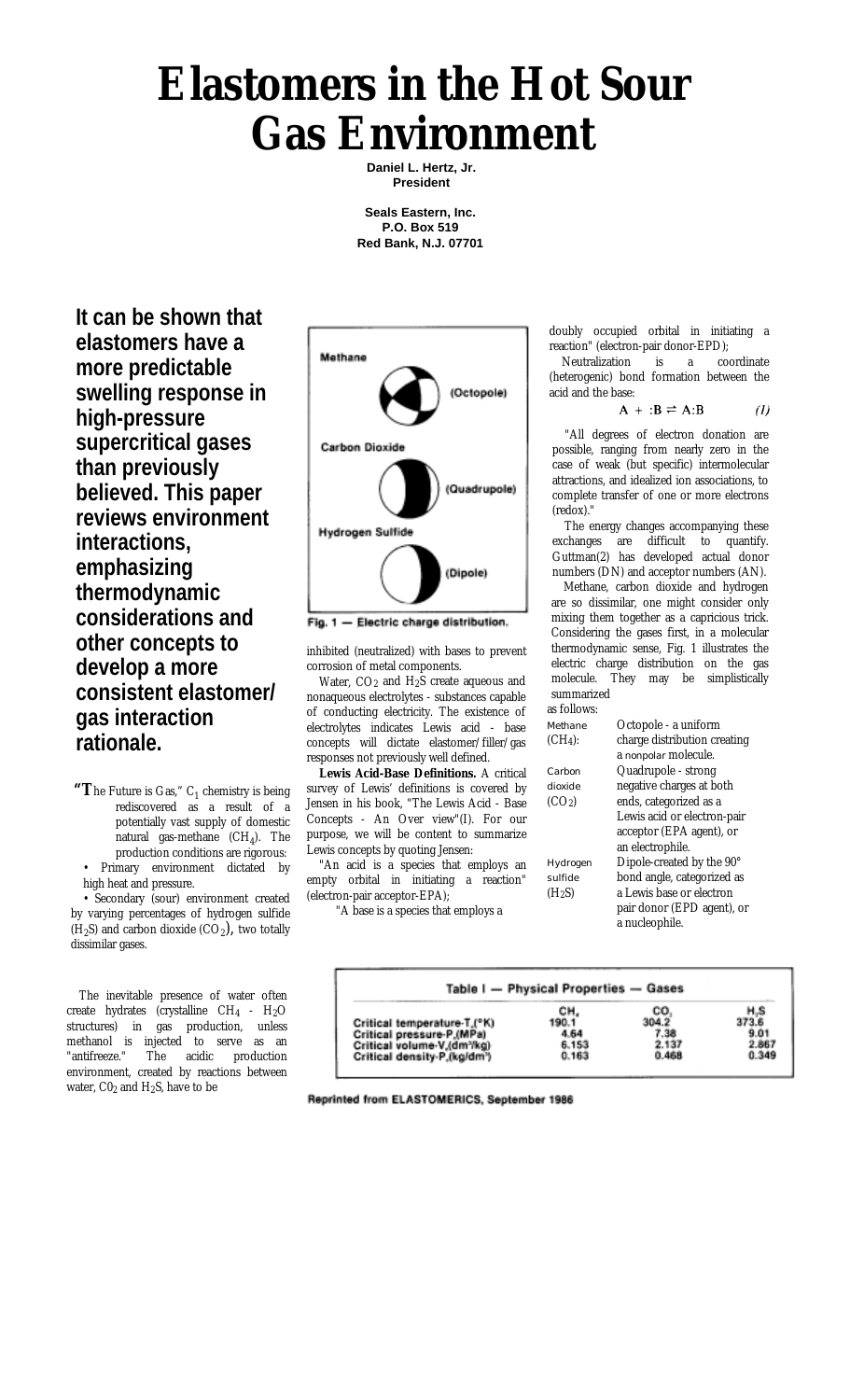**Gas Properties.** Table I indicates typical production will normally be at temperatures with the gases in their "supercritical state." Defining this statement, consider the following definitions:

*Critical temperature* T<sub>c</sub>: Temperature above which gas cannot be liquefied no matter how high the pressure.

*Critical pressure* Pc: Lowest pressure at which gas will liquefy at its critical temperature.

*Critical molar volume* V<sub>c</sub>: Volume of mole of gas at the critical temperature.

Fig. 2 is a carbon dioxide phase diagram illustrating the critical temperature, critical pressure, and triple point, and the supercritical fluid region. As would be expected, a three-gas mixture phase diagram would be far more complicated and probably does not exist. Understanding the partial pressure rule (refer to any physical chemistry text) does not make the gas predictions quite as daunting, however. Ender's highly original work should be referred to as key references.

## **The Supercritical State**

This might be best understood by considering water (H20). Water is a liquid at room temperature because it is a very polar molecule. This is created by two conditions:

• A hydrogen atom attached to an oxygen atom develops the strongest of all intermolecular (as opposed to covalent) attractions. This leads to self-association of H20 molecules creating a liquid state through an h-bond (formerly referred to as a hydrogen bond).

• Bond angle between HOH is about 109°, causing a net permanent dipole; this creates an additional intermolecular (dipole) attraction.

Heating water creates two events:

• The h-bond is both highly directional and distance sensitive - heat causes separation and bond strength diminishes (2 X distance  $=$   $\frac{1}{64}$  of original strength).

• Molecule now begins to rotate (heat is mobile energy of atoms) and rotation of the molecule creates a symmetrical field that averages out the electrical imbalance created by the permanent dipole.

The water is now a gas. The intermolecular attractive forces creating the liquid state have been cancelled. At 374.2 °C, it is in the supercritical state.

Methanol is similar - adding one oxygen atom to methane (CH4), a gas, now makes it a liquid, (CH3OH). The same consequence of having both strong h-bonding and dipole attractions creates the liquid state at room temperature.



# Fig. 2 - Schematic of gas phase diagram.

Methane is nonpolar because of symmetry. The high critical volume  $- V_c$  and low density  $(\rho)$  create minimal swelling even with EPDM elastomers at high pressures and temperatures(4).

Carbon dioxide has a small, permanent dipole with uneven charge distributions that are *not* cancelled by rotation in the critical state. It is capable of multiple types of associations with polar elastomers.

Hydrogen sulfide becomes nonpolar above its critical temperature, as evidenced by the high swelling of the nonpolar EPDM elastomer in Fig. 4.

For more detailed molecular descriptions of the gases, Refs. (5) and (6) are suggested.

Three elastomers are under current consideration for use as sealing components. The rationale for their usage is briefly outlined: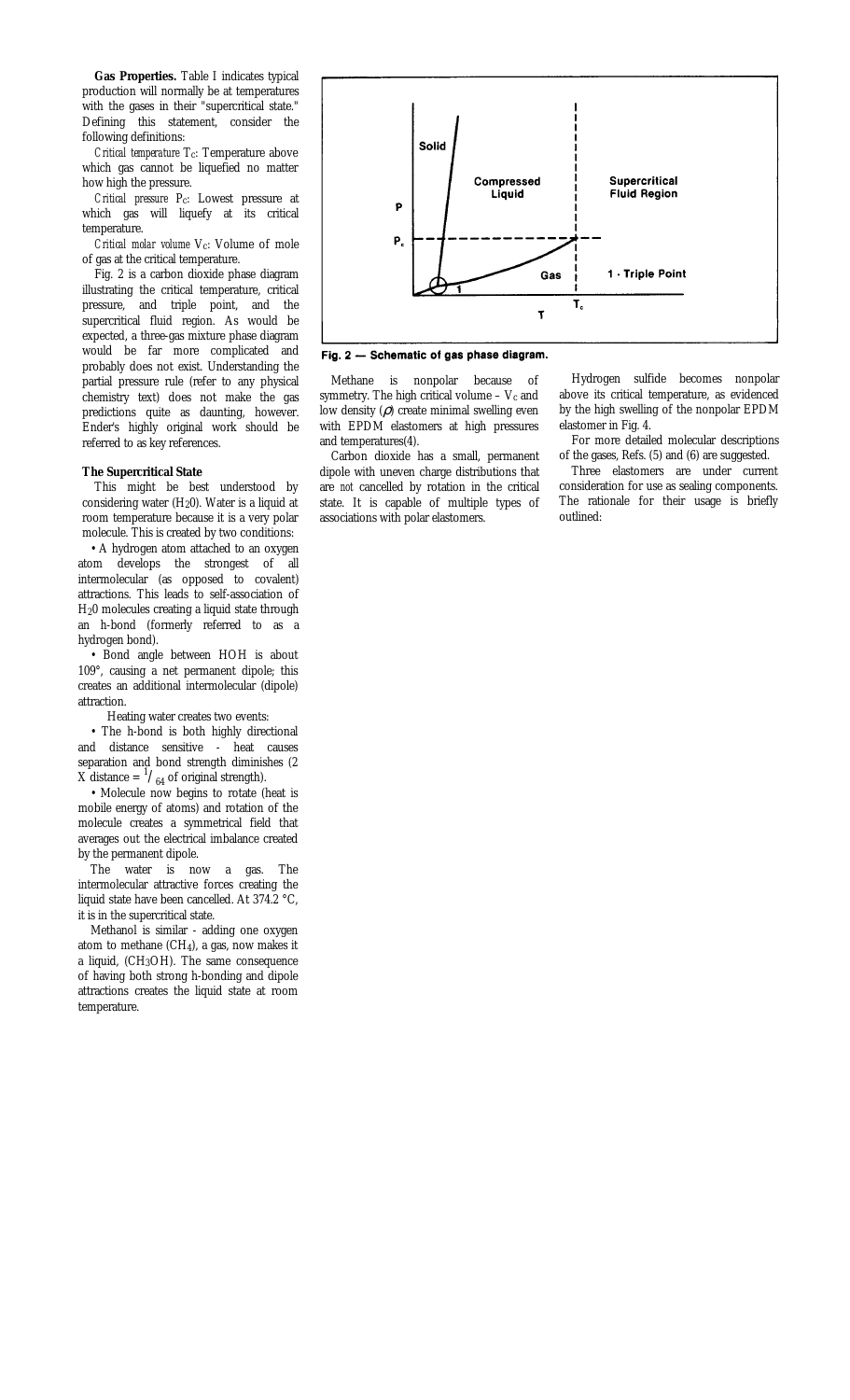

Fig. 3 - A schematic of intermolecular potential energy.



Fig. 4 - A schematic of gas-elastomer swelling.\*

 **Ethylene-propylene terpolymers (EPDM).** DOE sponsored investigations (7), with associated publicity, have created considerable interest. Although these polymers are not oil resistant, they undergo little interaction with methane, even at high pressures. The maximum gas density achieved by methane is relatively low; swell is density related.

 **Tetrafluoroethylene-propylene copolymers (Aflas\*).** A half-fluorinated elastomer, Aflas has greater heat resistance than EPDM. Oil resistance is imparted by the polar tetrafluoroethylene component. Although the hydrogen-fluorine ratio is about 1/1, these polymers have a minimal tendency for dehydrofluorination, due to heat or a basic (high pH) environment.

**Tetrafluoroethylene - perfluorovinyl methylether (FFKM) (Kalrez\*).** A totally fluorinated elastomer, Kalrez has had good acceptance in sour crude service. It has the best overall heat and fluid resistance of any elastomer currently available. The difficulty in molding large sections, coupled with high cost, has limited sealing designs to those utilizing O-rings and V-rings.

 **Other Elastomers.** Hydrofluorocarbon elastomers containing vinylidene fluoride (VF 2) monomers (Fluorel\*, Viton\*), have an inherent tendency to dehydrofluorinate, yielding hydrogen fluoride. The reaction is initiated by heat and basic environments.  $VF<sub>2</sub>$  or (1,1-difluoroethylene) is technically a geminal difluoride, and the fluorine is readily eliminated by a base. This is essentially the mechanism utilized to create the original cure-site to crosslink such fluoroelastomers.

Hydrogenated nitrile (HNBR) is created by hydrogenating the butadiene double-bonds, developing a methyleneacrylonitrile copolymer. Preliminary short-term data appears encouraging but one should remember the reactivity of any monomer is unaffected by the size of a larger polymer.

Simply stated, well defined organic reactions are not obviated because the monomer is now a polymer. This concept was verified recently by Pfisterer, et al. (8) in their work on identifying the hydrogen sulfide mechanism of attack on a conventional butadiene – acrylonitrile (NBR) elastomer.

Goodson(9) has run IR spectroscopy on "hardened" conventional NBR packer elements returned from service. His data indicate the acrylonitrile (cyano) groups have undergone two separate reaction mechanisms:

*• Hydrolysis* in the presence of zinc bromide completion fluid, indicated by IR amide and carboxylic acid peaks.

*• Reduction* in the presence of hydrogen sulfide, indicated by IR primary amine peaks.

**Solubility Parameter Concepts.** Gas elastomer interactions are best explained by integrating Lewis acid-base concepts with Hildebrand's "Theory of Regular Solutions" (10). This makes use of the solubility parameter concept  $\delta$ , as developed by Hildebrand and Scott(1!). It is simply defined as the square root of the energy of vaporization  $(E_v)$  per unit volume  $(V)$  of a  $\liminf$ 

$$
\Delta E_{v} = V\delta^{2} \qquad (2)
$$

This equation defines the "cohesive energy density" (ced) and its square root as the "solubility parameters b" Thus,

$$
\delta = \left(\frac{\Delta E_v}{V}\right)^{0.5}
$$
  
= 
$$
\left(\frac{\Delta H_v - RT}{V}\right)^{0.5} = (ced)^{0.5}
$$
 (3)

Equation(3) gives us the basic  $\delta_d$ , or "dispersion force" value. The more complex modification as proposed by Burrell and later Hansen(l2) for polar liquids does not appear relevant for gases under high pressure in a supercritical state for several reasons:

Supercritical gases at pressures of 100 MPa have a density approaching a liquid while maintaining the mobility of a gas.

Hirschfelder and Roseveare(13) developed an equation applicable to gases at high pressures based on the observation that, at high temperatures, the internal energy ( $\Delta E_v$ ) of a gas at a constant temperature is a linear function of its density, and that at sufficiently high temperatures the molecules behave like rigid, non-attractive spheres. This is a logical assumption on the basis<br>of the Lennard - Jones molecular of the Lennard - Jones molecular attraction-repulsion potential curves (Fig. 3).

Czubryt, et al.(14) comment that high pressure gas solubility parameters are functions of only this density, and are approximated by the linear relationship,

 $δ$  gas =  $δ$  liquid ( $ρ/ρ$  liquid) (4)

Earlier work by Giddings, et al.(15,16)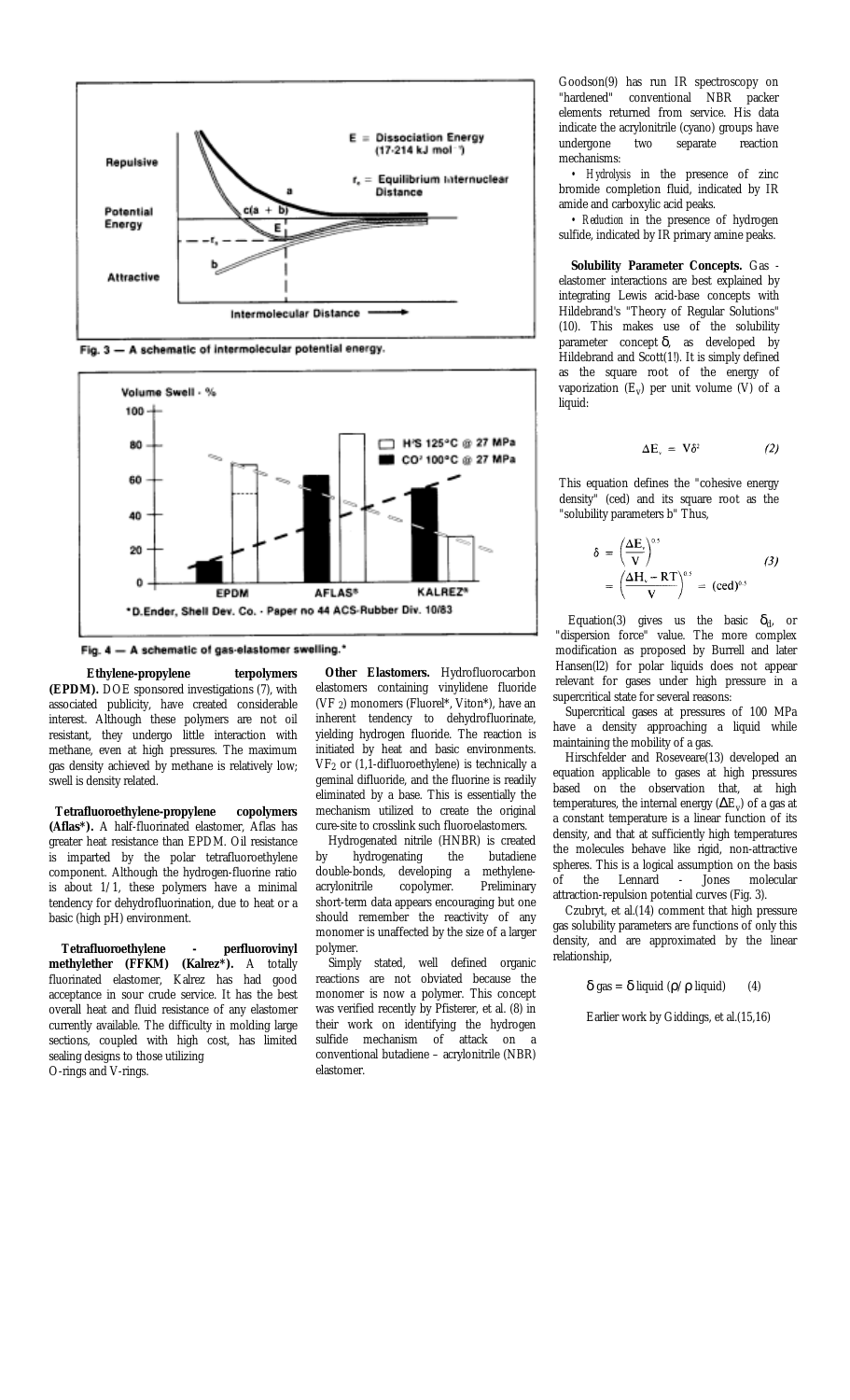

Fig. 5 - Oil/water/gas - elastomer swelling range.

suggests that by using reduced properties for density (*ρ<sub>p</sub>*) [ratio of apparent density (*ρ*) to critical density  $(\rho_e)$ ] the following equation roughly approximates solubility parameters of compressed gases at higher pressures:

> $\delta = 1.25 \rho_r^{a}$ :  $(\rho/\rho \text{ liquid})$  $(5)$

**Gas-Elastomer Interactions.** Ender(3) verifies increasing gas density does increase the swelling effect on elastomers. This is not the complete story, however. Consider Fig. 4, developed from Ender's data. If solubility parameter  $\delta$  was the entire story, one might simplistically rationalize the following based on elastomer chemical structures:

| <b>EPDM</b> | nonfluorinated      |
|-------------|---------------------|
| Aflas $*$   | half-fluorinated    |
|             | <b>EPDM</b>         |
| Kalrez*     | totally-fluorinated |
|             | <b>EPDM</b>         |

Following through on this thinking, the swelling of Aflas should be about one half of EPDM or Kalrez. Fig. 4 illustrates the swelling Aflas is twice what might be anticipated. Jensen(17) gives us an insight as to the cause of this effect, quoting from his chapter:

"Quantifying these considerations is, however, more difficult as most species are to some extent amphoteric and their EPA and EPD properties tend to work in opposite directions as far as the sign and magnitude of the zeta potential are concerned. Perhaps the simplest approach to this problem would be to use an empirical linear correlation similar to that proposed by Koppel and Palm in 1971 to analyze the solvent dependency of various physico-chemical properties

$$
P = P_s + \alpha \cdot DN + \beta \cdot AN + \xi \cdot \delta_s
$$
 (38)

where P is the value of the property in the solvent of interest, Po is the value of the property in some reference state (preferably, but not necessarily, the gas phase or some inert solvent).  $\alpha$  describes the sensitivity of the property to solvent basicity,  $\beta$  its sensitivity to solvent acidity,  $\xi$  its sensitivity to nonspecific dispersion forces. The property in question may be a spectral transition, the logarithm of a rate constant or an

equilibrium constant, a reaction enthalpy, an NMR shift, or, in our case, the zeta potential of a colloidal particle. Generally if the EPA-EPD character of the solvent is significant, it tends to swamp the last term."

Jensen(18) further suggests the anomalous swelling of Aflas is explained in the following manner:

"The equation of interest is No. 38:



α,  $β$  and  $ξ$  are determined by least squares multiple parameter regression analysis by measuring P in a variety of systems of known DN, AN and  $\delta_d$ , The values can then be used to calculate  $\stackrel{..}{P}$  in other systems.

For your system: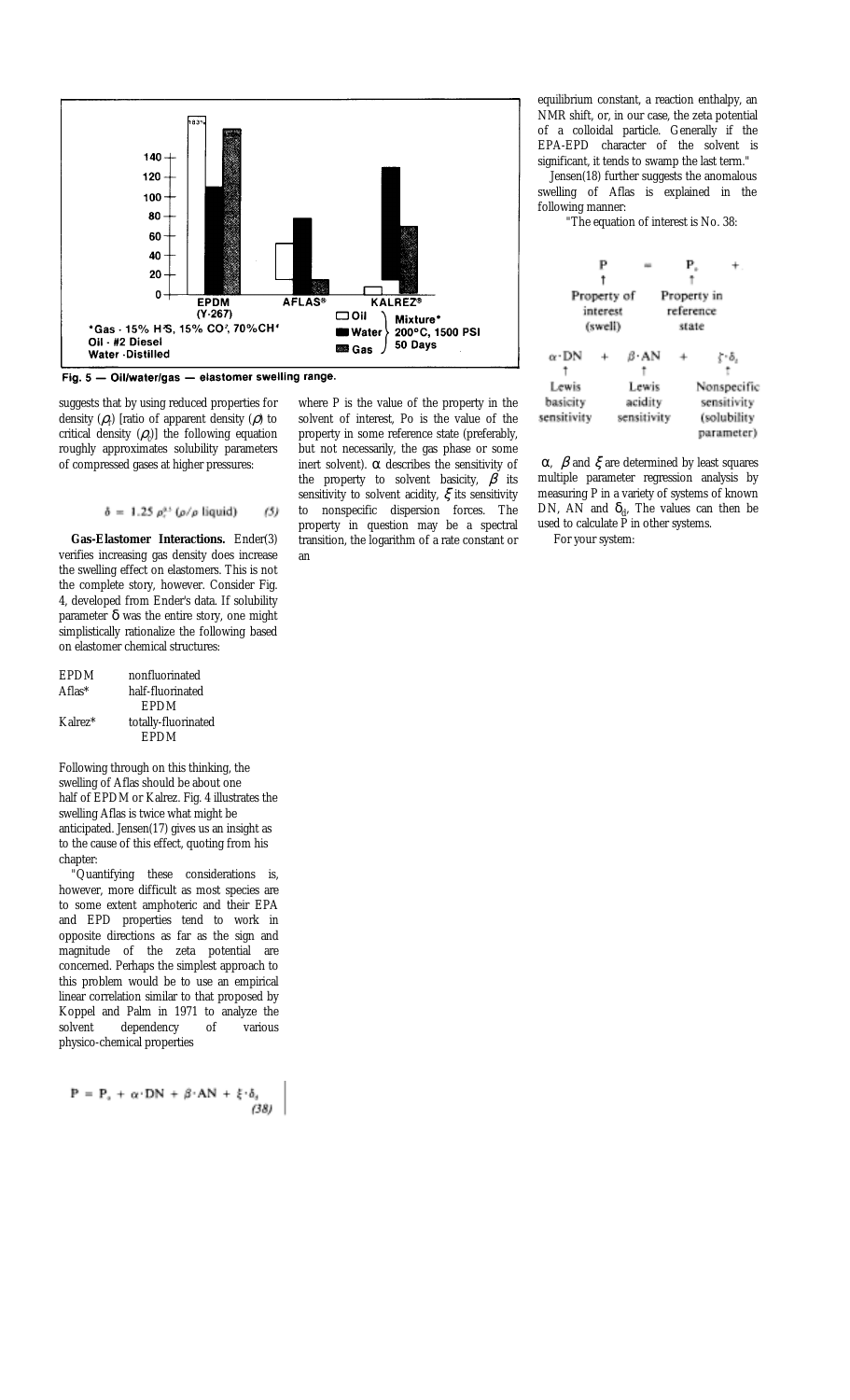

Fig. 6 - A flow chart for selecting the base elastomer for fluid service.

| Po | $=$ volume swell in air $= 0$                     |   |
|----|---------------------------------------------------|---|
| P  | $=$ volume swell for gas or                       |   |
|    | liquid                                            |   |
|    | DN, AN, $\delta_d$ = characterize the gas or      | E |
|    | liquid                                            |   |
|    | $\alpha, \beta \& \xi$ = characterize the polymer | А |
|    |                                                   |   |

For your gases (these are qualitative guesses):

 $\delta_d$  - (H<sub>2</sub>S > CO<sub>2</sub>)  $DN - (H_2S > CO_2)$ AN-  $(CO_2> H_2S)$ 

For your polymers (these are qualitative guesses):

EPDM ( $\alpha = \beta = O$  re only  $\xi$  is operative, polymer is non-specific) *flas* ( $\alpha$  and  $\beta$  large - and swamp  $\xi$ polymer is amphoteric) Kalrez ( $\alpha = O$ ,  $\beta$  large and swamps  $\xi$ , i.e.,

polymer is a Lewis base)."

**Elastomer Selection** 

The rigorous conditions of present and future gas production and their effect on elastomers is summarized in Fig. 5, based on testing by Goodson(19). The varying swelling range indicated a sensitivity to both crosslink density and the crosslinking chemistry. The high swell in water indicates the presence of ionic compounds as described in a recent paper by Edwards(20). The logical elastomer for this service would be a fluoroelastomer polymerized from a combination of monomers that are:

• Non-substituted (hydrocarbon) alkenes - ethylene, propylene.

• Fully-substituted (perfluoro) alkenes – hexafluoropropylene, perfluoro (methylvinlether).

Fig. 6 is a "flow chart" to be referred to on fluoroelastomer selection.

**Elastomeric Swelling Limits.** There are two important considerations regarding ultimate swelling of elastomers in the sour gas environment:

• Swelling of the elastomer by any supercritical gas, a physical adsorption (as opposed to chemical adsorption) phenomena is essentially temperature independent(21).

• Swelling automatically becomes self-limiting due to the adsorption potential of the surface. This limits the